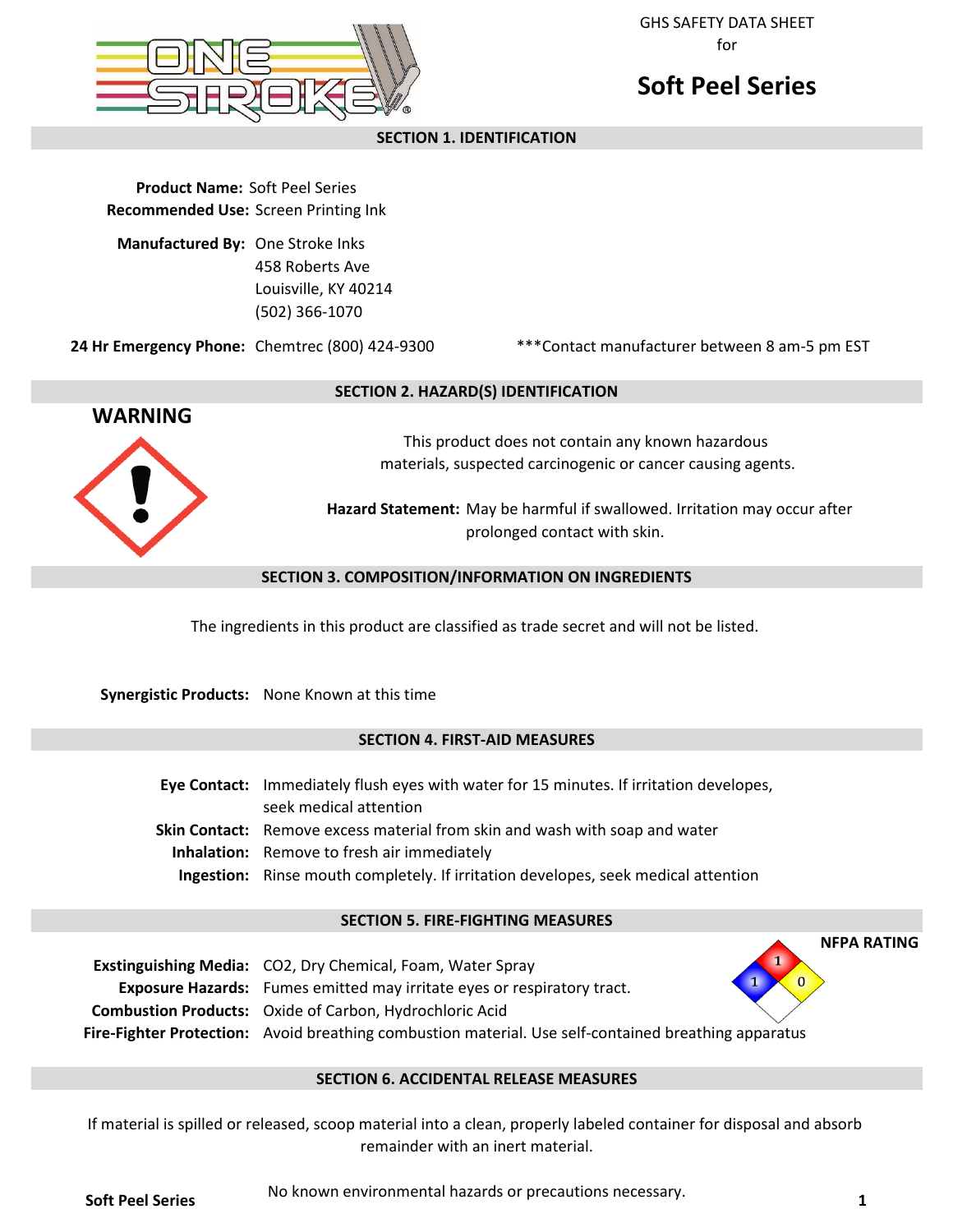#### **SECTION 7. HANDLING AND STORAGE**

closed when not in use. Handle open containers with care. Avoid eye contact. Avoid excessive or repeated skin contact. Keep container

Store lidded container in a cool, dry, well-vintilated area, away from oxidizing and combustable material.

## **SECTION 8. EXPOSURE CONTROLS/PERSONAL PROTECTION**

| PELs (Permissable Exposure Limits): None known at this time |                                                                  |
|-------------------------------------------------------------|------------------------------------------------------------------|
| TLVs (Threshold Limit Values): None known at this time      |                                                                  |
|                                                             | Engineering Controls: Use local exhaust as needed during fusion. |

#### **(PPE) Personal Protection Equipment**

|                    | <b>Skin Protection:</b> Nitrile gloves if continuous contact is likely      |  |
|--------------------|-----------------------------------------------------------------------------|--|
| Footwear: Sneakers |                                                                             |  |
|                    | <b>Clothing:</b> Nitrile smock if available but not necessary               |  |
|                    | <b>Respiratory Protection:</b> Not required with adequate ventilation       |  |
|                    | <b>Personal Hygiene:</b> Normal hand washing before contact with food. Wash |  |
|                    | contaminated clothing before reuse.                                         |  |

## **SECTION 9. PHYSICAL AND CHEMICAL PROPERTIES**

| Appearance: Creamy paste                            | <b>Explosive Limits: Not Known</b>   |  |
|-----------------------------------------------------|--------------------------------------|--|
| Odor: slight odor                                   | <b>Odor Threshold: Not Known</b>     |  |
| <b>Color: varies</b>                                | Melting/Freezing Point: Not Known    |  |
| <b>Relative Density: 1 - 1.5</b>                    | Viscosity: 5000 cps                  |  |
| Vapor Pressure (mm Hg@20 °C): <0.001 @ 38°C/100.4°C | <b>Evaporation Rate: Not Known</b>   |  |
| Vapor Density (Air=1): Heavier than air             | <b>Decomposition Rate: Not Known</b> |  |
| <b>Solubility in Water: Insoluble</b>               | Auto Ignition Temperature: Not Known |  |
| pH: 7                                               | Flammabilty: Not Known               |  |
| Flash Point: (Closed Cup) 225°C/437°F               | Boiling Range: 260°C/500°F           |  |
| <b>SECTION 10. STABILITY AND REACTIVITY</b>         |                                      |  |

**Chemical Stability:** Stable under normal ambient temperatures and conditions while being stored and handled.

**Incompatibility:** Oxidizing materials can cause a reaction

**Conditions of Reactivity:** Prolonged exposure to temperatures above 300 °C. Product remains stable at ambient temperatures. Hazardous decomposition not established. **Soft Peel Series <sup>2</sup>**